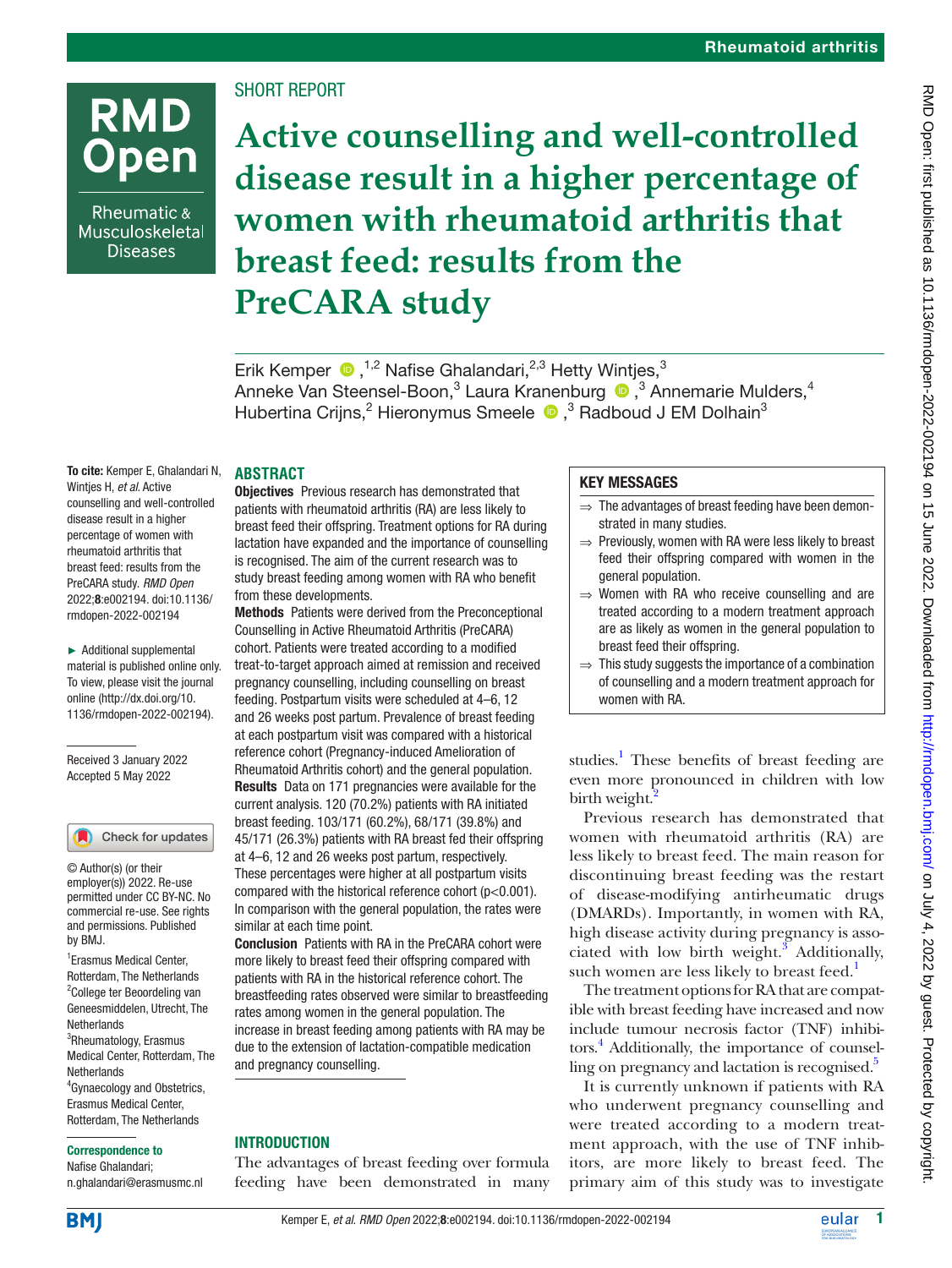breast feeding among women with RA who benefit from these developments.

#### **METHODS**

#### Study population

The study population consisted of patients with RA derived from the Preconceptional Counselling in Active Rheumatoid Arthritis (PreCARA) study (clinicaltrials.gov registration: NCT01345071) (first inclusion in 2011).<sup>5</sup> For the current analysis, patients who had at least one postpartum visit were included (last visit: 11 September 2020).

#### Treatment and pregnancy counselling

Patients included in the PreCARA study were treated according to a modified treat-to-target approach aimed at remission or low disease activity. [5](#page-4-4) Patients in the PreCARA cohort are enrolled in a specialised multidisciplinary clinical path for pregnancy among women with rheumatic diseases and undergo intensive counselling on pregnancy and breast feeding from specialised rheumatology nurses. This counselling included practical advice on positioning during breast feeding and use of appliances such as a nursing pillow and a breast pump.

#### Data collection

Visits were scheduled during each trimester and post partum at 4–6, 12 and 26 weeks. During all visits, data on medication use, disease activity (28-joint count Disease Activity Score using C reactive protein levels) $^{67}$  and func-tionality (Stanford Health Assessment Questionnaire[8](#page-4-6)) were collected. During the postpartum visits, also data on breast feeding were collected, including the duration and reasons for discontinuation.

## Data analysis

Rates of women who breast fed their offspring at the three postpartum visits were calculated. The study population was compared with two reference groups. The first reference group consisted of 249 patients with RA who were included in the Pregnancy-induced Amelioration of Rheumatoid Arthritis (PARA) study between 2002 and 2010.<sup>19</sup> The second reference group consisted of 32.532 women who participated in a population-based study on breast feeding in the Netherlands conducted in 2018.<sup>[10](#page-4-7)</sup>

Due to the difference in the percentage of women who were lost to follow-up between the PARA and PreCARA cohort and since one could not exclude that women who were lost to follow-up were less likely to breast feed, all women who were lost to follow-up were included in the analyses and considered not to breast feed. It was chosen to analyse the data according to a so called 'worst case' scenario in order to reduce the impact of attrition bias.<sup>11</sup>

## Statistical analysis

Descriptive statistics were presented as number  $(\%)$ , mean (SD) or median (IQR). Low birth weight was defined as a birth weight of  $\langle 2500 \text{ g.}^{12} \rangle$  Early discontinuation of breast feeding was defined as stopping before

12 weeks post partum. Breastfeeding percentages were compared between the study population and the reference groups and between subgroups. t-Tests, two proportion tests and  $\chi^2$  tests were used if appropriate.

Stata software V.16.0 was used for all statistical analyses. P values of <0.05 were considered statistically significant.

## **RESULTS**

## Baseline characteristics

Data from 171 pregnancies from the PreCARA study were available for the current analysis. The historical reference cohort consisted of 249 patients derived from the PARA study. Baseline characteristics of both cohorts are shown in [table](#page-2-0) 1.

#### Loss to follow-up

In the PARA cohort, 2%, 2% and 9% of patients were lost to follow-up at weeks 4–6, 12 and 26, vs  $5\%$ ,  $16\%$  and  $27\%$ in the PreCARA cohort, respectively.

## Breast feeding

Numbers and rates of breastfeeding women in the PreCARA cohort and the two reference cohorts are depicted in [table](#page-2-1) 2 and supplemental figure 1. Of the women who breast fed at 4–6 weeks post partum in the PreCARA cohort, 53/103 (51.5%) did so exclusively; 20/103 (19.4%) did so partially; and for 30/103 (29.1%) women, these data were missing. These numbers were 30/68 (44.1%), 11/68 (16.2%) and 27/68 (39.7%), respectively, at 12 weeks post partum, and 15/45 (33.3%), 10/45 (22.2%) and 20/45 (44.4%), respectively, at 26 weeks post partum.

In the PreCARA cohort, 15 (8.8%) women delivered an infant with a birth weight lower than 2500 g. Of these 15 women, 12 (80%) breast fed at 4–6 weeks post partum (p=0.051 vs birth weight ≥2500 g), 8 (53.3%) breast fed at 12 weeks post partum (p=0.132 vs birth weight  $\geq$ 2500 g); and 4 (26.6%) breast fed at 26 weeks post partum (p=0.980 vs birth weight  $\geq$ 2500 g). In the historical reference cohort, 23 (9.2%) women delivered an infant with a birth weight lower than 2500 g. Breastfeeding percentages in this group were  $26.1\%$  (6/23) at 4–6 weeks, 17.4% (4/23) at 12 weeks and 4.4% (1/23) at 26 weeks post partum (p<0.001 vs PreCARA cohort at each time point). In the general population, 52% of women with low-birth-weight infants initiated breast feeding; data on breast feeding at later time points were unavailable.

#### Reasons for discontinuation

Reasons for discontinuation of breast feeding are summarised in [table](#page-3-0) 3. One out of 14 (7%) stopped breast feeding before week 26 post partum because of medication, while the prescribed medication (prednisone) was compatible with breast feeding.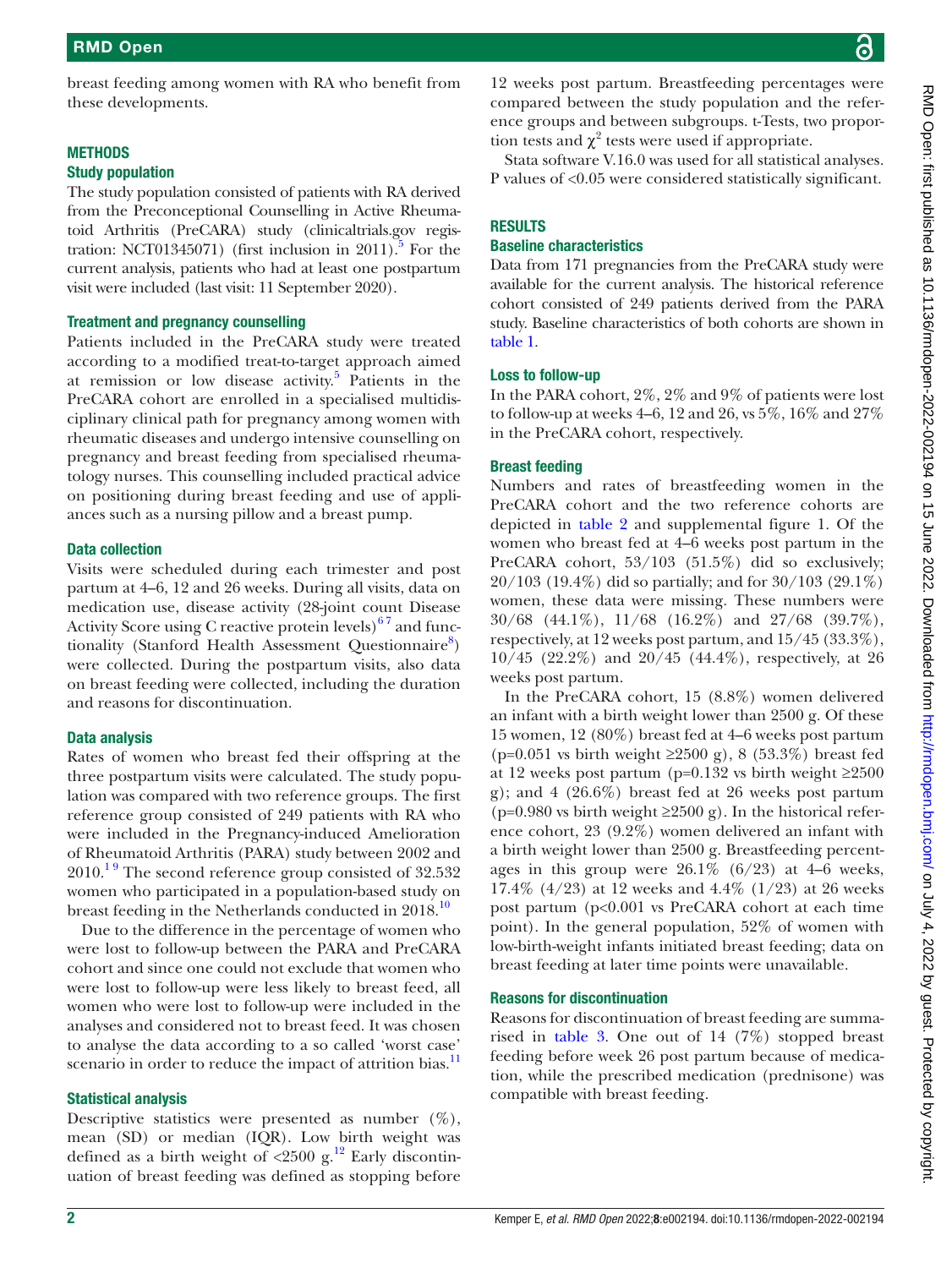<span id="page-2-0"></span>

| general population cohort (N=32 532*)<br>Variable   | <b>PreCARA cohort</b> | <b>PARA cohort</b>  | <b>General population</b> | P value |  |
|-----------------------------------------------------|-----------------------|---------------------|---------------------------|---------|--|
| Maternal age at delivery (years), mean (SD)         | $31.7 \pm 3.9$        | $32.8 \pm 3.8$      | Unavailable               | 0.050   |  |
| Disease duration at inclusion (years), median (IQR) | $6.5(3.2 - 10.7)$     | $4.9(2.2 - 9.8)$    | n/a                       | 0.032   |  |
| DAS28-CRP, third trimester, mean (SD)               | $2.2 \pm 0.7$         | $3.4 \pm 1.1$       | n/a                       | < 0.001 |  |
| DAS28-CRP, 12 weeks post partum, mean (SD)          | $2.2 + 0.8$           | $3.6 \pm 1.2$       | n/a                       | < 0.001 |  |
| HAQ, third trimester, median (IQR)                  | $0.50(0.13 - 0.88)$   | $0.75(0.25 - 1.25)$ | n/a                       | < 0.001 |  |
| Nulliparity                                         | 76 (44.4)             | 124(51.5)           | 5412 (48)                 | 0.153   |  |
| RF and/or ACPA positive                             | 151 (88.3)            | 186 (74.7)          | n/a                       | < 0.001 |  |
| Presence of erosions                                | 54 (31.6)             | 150 (60.2)          | n/a                       | < 0.001 |  |
| Birth weight (g), mean (SD)                         | 3217±550              | 3324±594            | Unavailable               | 0.063   |  |
| Birth weight <2500 g                                | 15(8.8)               | 23(9.2)             | 602(5)                    | 0.888   |  |
| Preterm delivery (gestational age <37 weeks)        | 19(11.1)              | 28 (11.2)           | 692 (6)                   | 0.975   |  |
| Education level (years), median (IQR)               | $16(14-18)$           | $15(13-17)$         | Unavailable               | 0.001   |  |
| Smoking                                             | 6(3.5)                | 22(8.8)             | Unavailable               | 0.032   |  |
| Medication post partum††                            |                       |                     |                           |         |  |
| Methotrexate                                        | 44 (25.7)             | 104(41.8)           | n/a                       | < 0.001 |  |
| Prednisone                                          | 69 (40.4)             | 107 (43.0)          | n/a                       | 0.596   |  |
| Hydroxychloroquine                                  | 93 (54.5)             | 24(9.6)             | n/a                       | < 0.001 |  |
| Sulfasalazine                                       | 101(59.1)             | 87 (34.9)           | n/a                       | < 0.001 |  |
| TNF inhibitors##                                    | 80 (46.8)             | 33(13.3)            | n/a                       | < 0.001 |  |
| Tocilizumab                                         | 9(5.3)                | 0(0.0)              | n/a                       | < 0.001 |  |
| Golimumab                                           | 1(0.6)                | (0.0)               | n/a                       | < 0.001 |  |
| Abatacept                                           | 2(1.2)                | 0(0.0)              | n/a                       | < 0.001 |  |
| Azathioprine                                        | 3(1.8)                | 4(1.6%)             | n/a                       | 0.876   |  |
| Leflunomide                                         | 3(1.8)                | 3(1.2)              | n/a                       | 0.613   |  |

Values are numbers (%) unless indicated otherwise.

\*Not all 32 532 participants were available at each time point.

†Any use during 6 months after delivery, either alone or in combination.

‡Certolizumab pegol, etanercept, adalimumab or infliximab.

ACPA, anticitrullinated protein antibody; DAS28-CRP, 28-joint count Disease Activity Score using C reactive protein levels; HAQ, Health Assessment Questionnaire; PARA, Pregnancy-iinduced Amelioration of Rheumatoid Arthritis; PreCARA, Preconceptional Counselling in Active Rheumatoid Arthritis; RA, rheumatoid arthritis; RF, rheumatoid factor; TNF, tumour necrosis factor.

#### **DISCUSSION**

In this study, we show that women with RA in the PreCARA cohort are more likely to breast feed compared with a historical reference cohort and that breastfeeding rates are comparable with the general population.

Over the past decade, several aspects of the treatment of RA before, during pregnancy and post partum have changed. Before pregnancy, women may have received more intensive treatment, resulting in less physical disability when entering pregnancy, as can be learnt from

<span id="page-2-1"></span>Table 2 Numbers and rates of breastfeeding women (either partial or exclusive) at 4–6 weeks, 12 weeks and 26 post partum for the study population, the historical reference cohort and the general population

|                  | <b>PreCARA cohort</b><br>$n = 171$ | Historical reference cohort (PARA)<br>$n = 249$ | <b>General population</b><br>$n = 32.532*$ |
|------------------|------------------------------------|-------------------------------------------------|--------------------------------------------|
| Weeks 4–6, n (%) | 103 (60.2)                         | 108 (43.4) <sup>+</sup>                         | 11 152 (59)                                |
| Week 12, n (%)   | 68 (39.8)                          | 65(26.1)                                        | 7 731 (41)                                 |
| Week 26, n (%)   | 45 (26.3)                          | $23(9.2)$ <sup>+</sup>                          | 4 205 (28)                                 |

\*Not all 32 532 participants were available at each time point: 18 928 participants were available at weeks 4–6, 18 620 at week 12 and 15 281 at week 26.

†P value <0.001 compared with the PreCARA cohort.

PARA, Pregnancy-iinduced Amelioration of Rheumatoid Arthritis; PreCARA, Preconceptional Counselling in Active Rheumatoid Arthritis.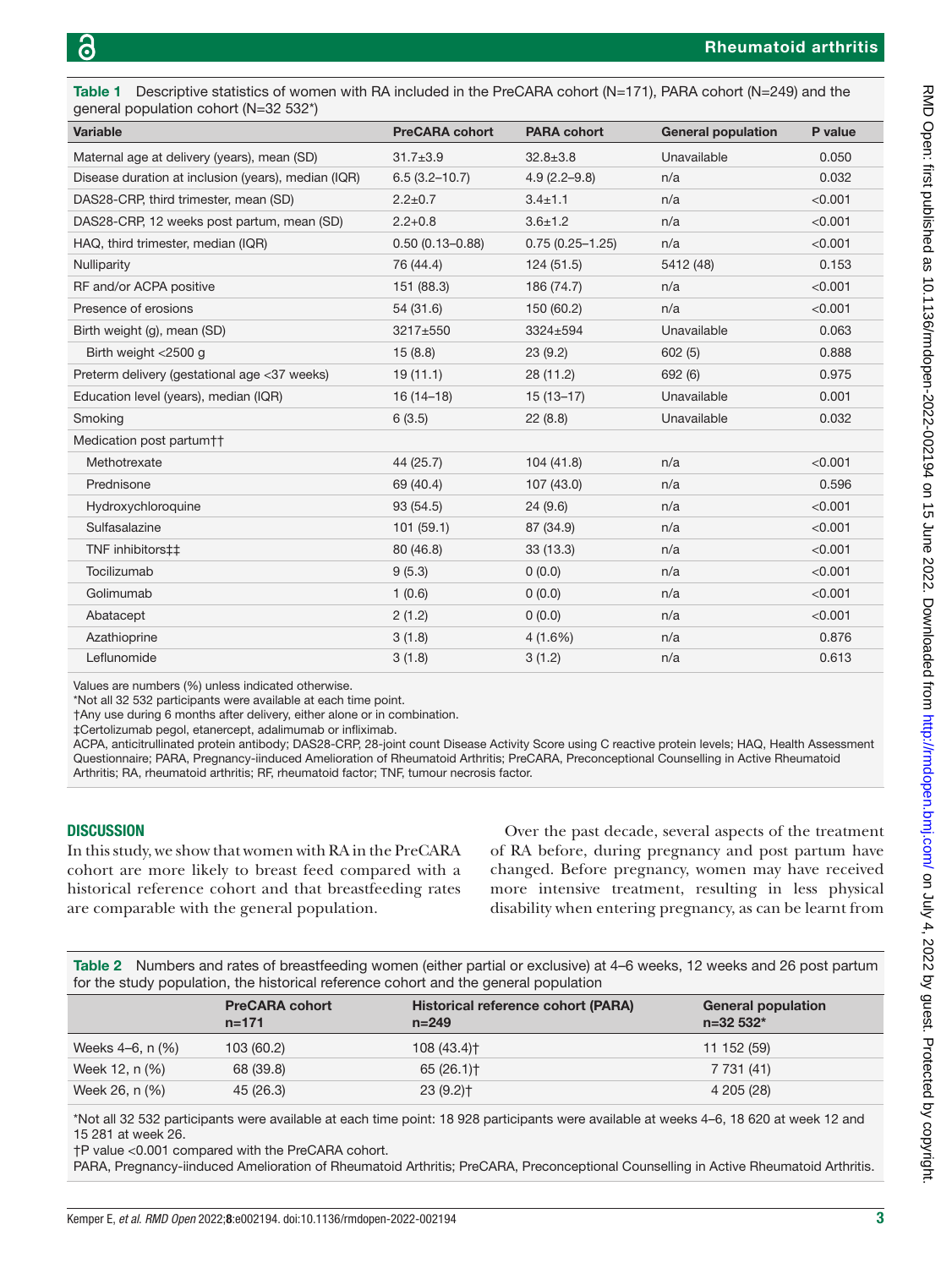| <b>Reason for discontinuation</b>                                   | <6 weeks<br>$(n=32)$ | 6-12 weeks<br>$(n=19)$ | 12-26 weeks<br>$(n=23)$ | <b>Total</b><br>$(n=74)$ |
|---------------------------------------------------------------------|----------------------|------------------------|-------------------------|--------------------------|
| Medication                                                          | 3(9%)                | 6(32%)                 | 5(22%)                  | 14 (19%)                 |
| Maternal reasons                                                    |                      |                        |                         |                          |
| Not enough milk                                                     | 13 (41%)             | 7 (32%)                | 9(39%)                  | 29 (39%)                 |
| Too painful/active disease                                          | 5(16%)               | 8 (42%)                | $0(0\%)$                | 13 (18%)                 |
| Too much effort                                                     | 3(9%)                | 4(21%)                 | 1(4%)                   | 8 (11%)                  |
| Work-related                                                        | $0(0\%)$             | 1(5%)                  | 3(13%)                  | 4(5%)                    |
| <b>Mastitis</b>                                                     | 3(9%)                | $0 0\%$                | $0(0\%)$                | 3(4%)                    |
| Breast cancer screening                                             | $0(0\%)$             | $0(0\%)$               | 2(9%)                   | 2(3%)                    |
| No desire to breast feed                                            | 1(3%)                | 1(5%)                  | $0(0\%)$                | 2(3%)                    |
| Shingles                                                            | 0(%)                 | 0(%)                   | 1(4%)                   | 1(1%)                    |
| Thyroid-related medication                                          | 1(3%)                | 0(%)                   | $0(0\%)$                | 1(1%)                    |
| Child-related reasons                                               |                      |                        |                         |                          |
| Struggle to latch                                                   | 4 (13%)              | $0(0\%)$               | $0(0\%)$                | 4(5%)                    |
| Failure to thrive                                                   | 1(3%)                | 2(11%)                 | $0(0\%)$                | 3(4%)                    |
| Child refused to drink                                              | $0(0\%)$             | $0(0\%)$               | 2(9%)                   | 2(3%)                    |
| Unknown reasons                                                     | 5(16%)               | 1(5%)                  | 3(13%)                  | 9(12%)                   |
| Some patients discontinued breast feeding for more than one reason. |                      |                        |                         |                          |
|                                                                     |                      |                        |                         |                          |

<span id="page-3-0"></span>Table 3 Reasons for discontinuation of breast feeding in patients who initiated breast feeding but stopped before week 26 post partum (n=74)

the lower percentage of women with erosive disease in the PreCARA cohort compared with the PARA cohort. Regarding pregnancy and the postpartum period, knowledge on the safety of DMARDs, including TNF inhibitors, during pregnancy and lactation has increased.<sup>14</sup> Consequentially, disease activity is better manageable after delivery, and less patients require the use of medication that is currently considered lactation-incompatible, such as methotrexate or biologicals other than TNF inhibitors(TNFi). All these factors might have contributed to a higher percentage of women that breast feed in the PreCARA cohort.

Furthermore, the importance of counselling in the management of rheumatic diseases in patients before, during and after pregnancy is widely recognised nowadays[.13 14](#page-4-10) The combination of expanded treatment options, lower disease activity and counselling could be responsible for the observed increase in breastfeeding rates. However, due to the design of the study, it was not possible to investigate the effects of these components individually.

Breast feeding is especially beneficial in low-birth-weight infants.<sup>[2](#page-4-1)</sup> In addition to regular benefits, breast feeding in low-birth-weight infants is associated with a decreased incidence of illnesses such as sepsis, with improved neurodevelopmental outcomes.<sup>[2](#page-4-1)</sup> In our study, women who gave birth to a low-birth-weight child were more likely to breast feed than women who gave birth to a child with normal birth weights. In contrast, women in the historical reference cohort who gave birth to a low-birth-weight child were less likely to breast feed their offspring.<sup>[1](#page-4-0)</sup> Possible explanations for the higher

breastfeeding rates in our study are better treatment options and the fact that women in the PreCARA cohort were made aware of the increased benefits of breast feeding low-birth-weight infants.

Literature on breast feeding among patients with rheumatic diseases is scarce. Recently, Ikram *et al* published a paper on breast feeding among women with rheumatic diseases.<sup>15</sup> In their study, 222 out of 264  $(85\%)$  women initiated breast feeding. Of these women, 172 (65%) still breast fed at the postpartum visit, which was scheduled at an average of 7.6 (SD 4.6) weeks post partum.<sup>15</sup> The latter percentage is somewhat difficult to compare to our results due to the large variation in the number of weeks after birth but appears slightly higher. Our observations are in line with literature on other chronic diseases, such as Crohn's disease. In Crohn's disease, women are as likely as the general population to initiate breast feeding.<sup>[16](#page-4-12)</sup>

Medication use as a reason for discontinuation was reported less often in the current study compared with the historical reference cohort (19% vs 58%). Furthermore, only one patient stopped breast feeding because of medication, although it was compatible with lactation. In the historical reference cohort, this percentage was 42%. This difference highlights the importance of counselling on the use of DMARDs post partum.

We used an updated general population reference group compared with the original publication of our historical reference cohort.<sup>1</sup> The number of women in the general population that breast fed their offspring at 4–6 weeks and 12 weeks post partum was comparable in both surveys.[10 17](#page-4-7) However, at 26 weeks post partum, the breastfeeding rates were 41% in the 2005 survey and 28%